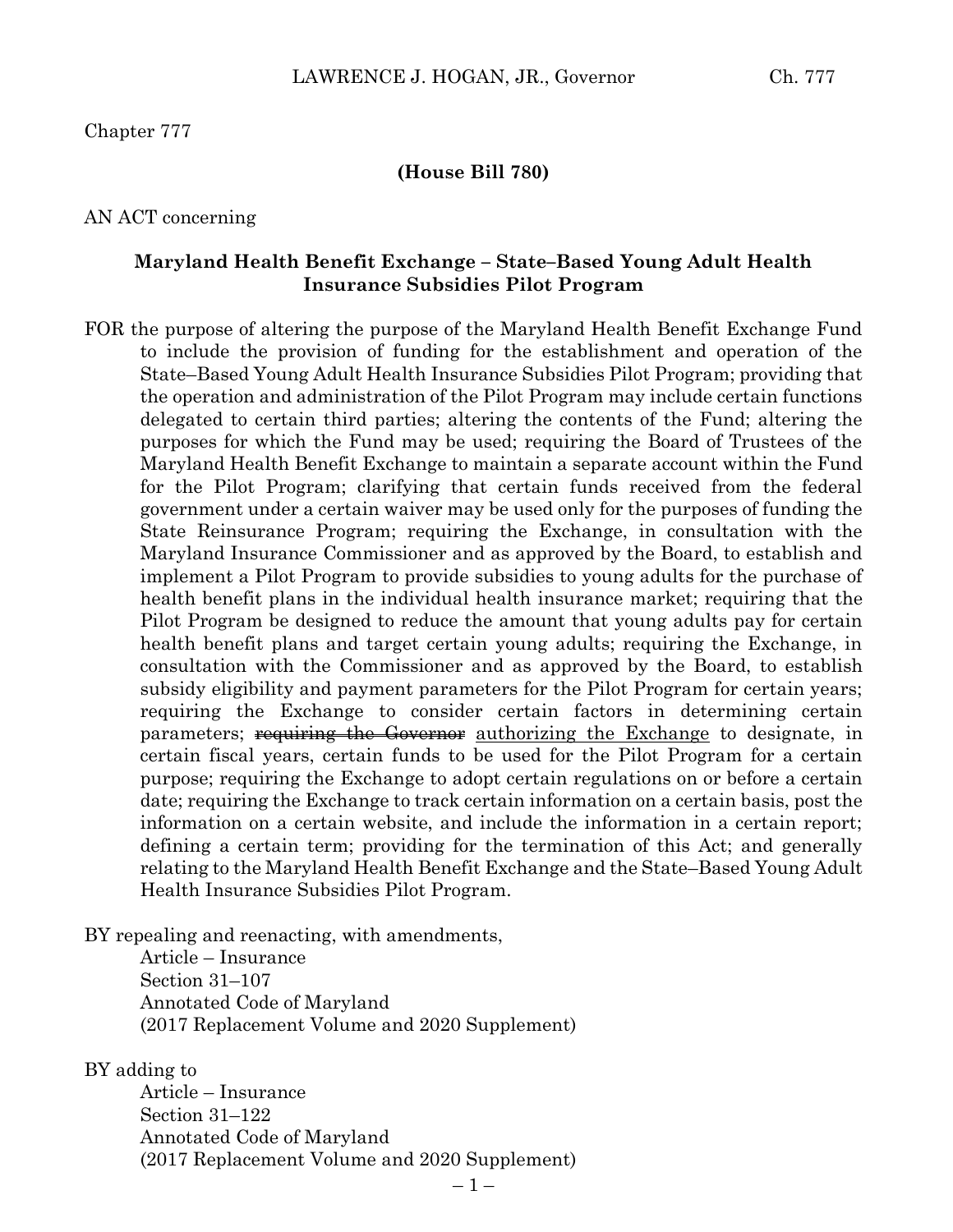SECTION 1. BE IT ENACTED BY THE GENERAL ASSEMBLY OF MARYLAND, That the Laws of Maryland read as follows:

## **Article – Insurance**

31–107.

(a) There is a Maryland Health Benefit Exchange Fund.

(b) (1) The purpose of the Fund is to:

(i) provide funding for the operation and administration of the Exchange in carrying out the purposes of the Exchange under this subtitle; **[**and**]**

(ii) provide funding for the establishment and operation of the State Reinsurance Program authorized under this subtitle**; AND**

# **(III) PROVIDE FUNDING FOR THE ESTABLISHMENT AND OPERATION OF THE STATE–BASED YOUNG ADULT HEALTH INSURANCE SUBSIDIES PILOT PROGRAM AUTHORIZED UNDER THIS SUBTITLE**.

(2) The operation and administration of the Exchange **[**and**],** the State Reinsurance Program**, AND THE STATE–BASED YOUNG ADULT HEALTH INSURANCE SUBSIDIES PILOT PROGRAM** may include functions delegated by the Exchange to a third party under law or by contract.

(c) The Exchange shall administer the Fund.

(d) (1) The Fund is a special, nonlapsing fund that is not subject to  $\S 7-302$  of the State Finance and Procurement Article.

(2) The State Treasurer shall hold the Fund separately, and the Comptroller shall account for the Fund.

(e) The Fund consists of:

(1) any user fees or other assessments collected by the Exchange;

(2) all revenue deposited into the Fund that is received from the distribution of the premium tax under § 6–103.2 of this article;

(3) income from investments made on behalf of the Fund;

(4) interest on deposits or investments of money in the Fund;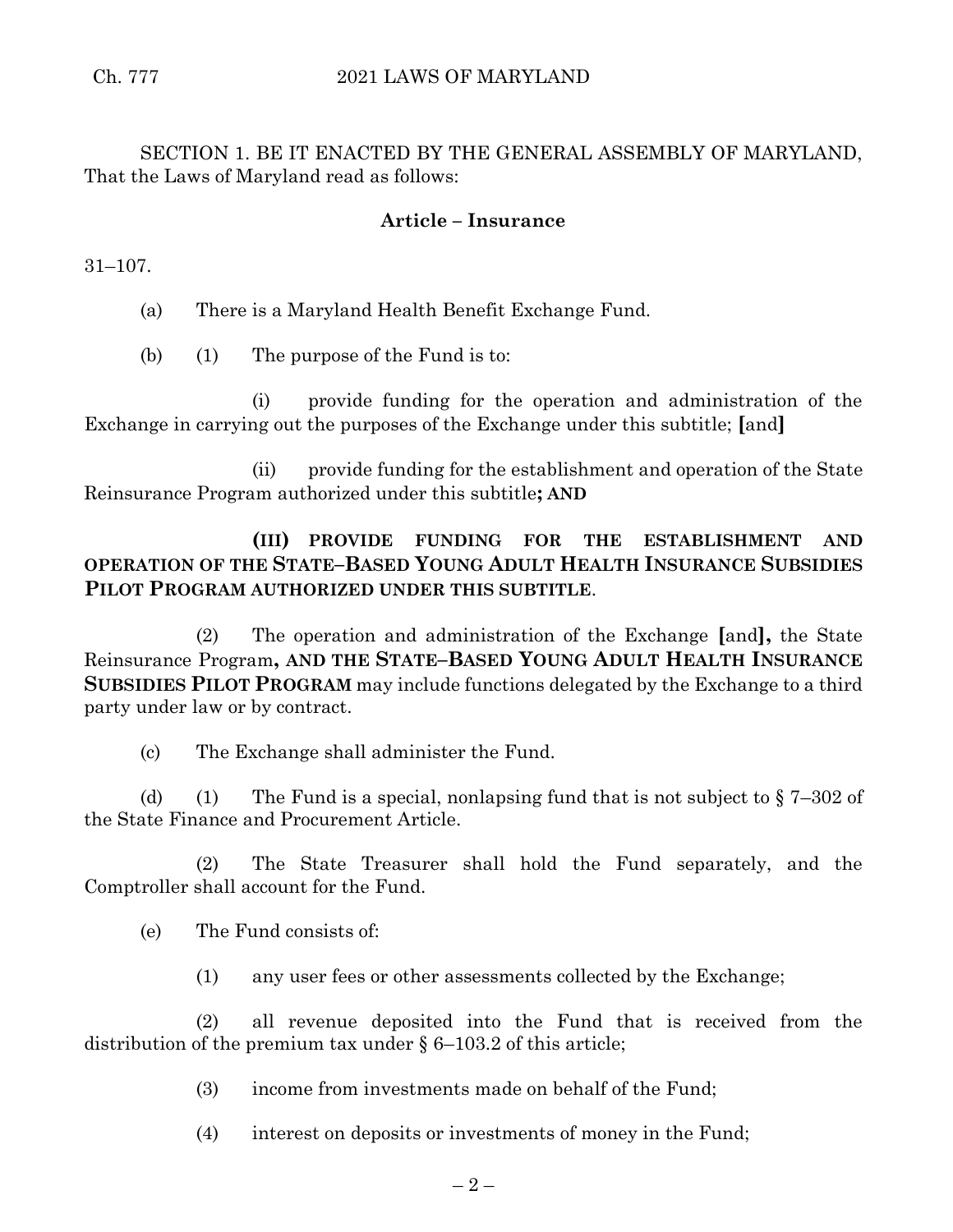(5) money collected by the Board as a result of legal or other actions taken by the Board on behalf of the Exchange or the Fund;

(6) money donated to the Fund;

(7) money awarded to the Fund through grants;

(8) any pass–through funds received from the federal government under a waiver approved under § 1332 of the Affordable Care Act;

(9) any funds designated by the federal government to provide reinsurance to carriers that offer individual health benefit plans in the State;

(10) any funds designated by the State to provide reinsurance to carriers that offer individual health benefit plans in the State;

# **(11) ANY FUNDS DESIGNATED BY THE STATE TO PROVIDE STATE–BASED HEALTH INSURANCE SUBSIDIES TO YOUNG ADULTS IN THE STATE;**

**[(11)] <b>(12)** any federal funds received in accordance with  $\S$  31–121 of this subtitle for the administration of small business tax credits; and

**[**(12)**] (13)** any other money from any other source accepted for the benefit of the Fund.

(f) The Fund may be used only:

**AND**

(1) for the operation and administration of the Exchange in carrying out the purposes authorized under this subtitle; **[**and**]**

(2) for the establishment and operation of the State Reinsurance Program**;**

# **(3) FOR THE ESTABLISHMENT AND OPERATION OF THE STATE–BASED YOUNG ADULT HEALTH INSURANCE SUBSIDIES PILOT PROGRAM**.

(g) (1) The Board shall maintain separate accounts within the Fund for Exchange operations **[**and**],** for the State Reinsurance Program**, AND FOR THE STATE–BASED YOUNG ADULT HEALTH INSURANCE SUBSIDIES PILOT PROGRAM**.

(2) Accounts within the Fund shall contain the money that is intended to support the purpose for which each account is designated.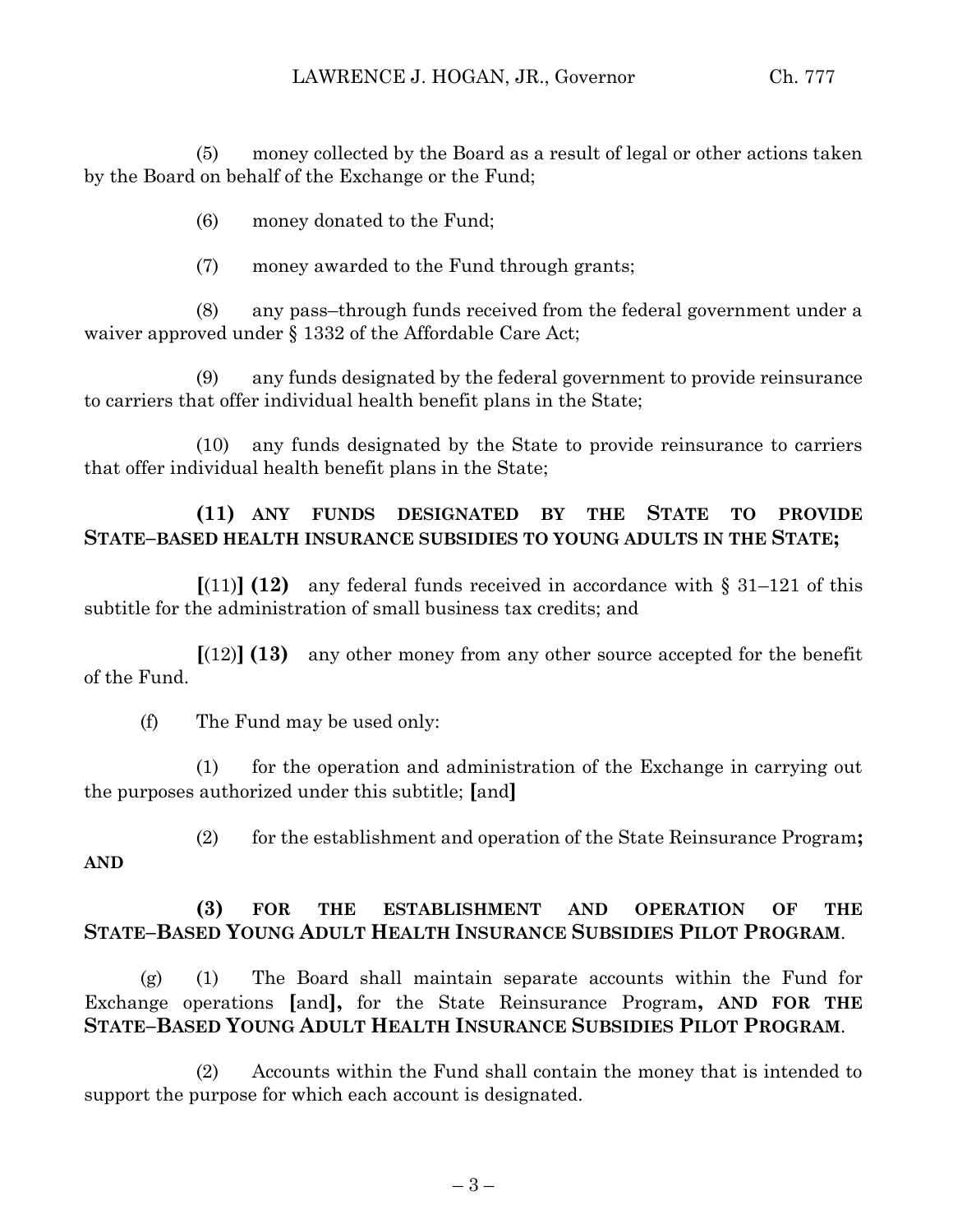(3) Funds received from the distribution of the premium tax under § 6–103.2 of this article shall be placed in the account for Exchange operations and may be used only for the purpose of funding the operation and administration of the Exchange.

(4) The following funds may be used only for the purposes of funding the State Reinsurance Program:

(i) any pass–through funds received from the federal government under a waiver approved under § 1332 of the Affordable Care Act **TO PROVIDE REINSURANCE TO CARRIERS THAT OFFER INDIVIDUAL HEALTH BENEFIT PLANS IN THE STATE**;

(ii) any funds designated by the federal government to provide reinsurance to carriers that offer individual health benefit plans in the State; and

(iii) any funds designated by the State to provide reinsurance to carriers that offer individual health benefit plans in the State.

(h) (1) Expenditures from the Fund for the purposes authorized by this subtitle may be made only:

(i) with an appropriation from the Fund approved by the General Assembly in the State budget; or

(ii) by the budget amendment procedure provided for in Title 7, Subtitle 2 of the State Finance and Procurement Article.

(2) Notwithstanding § 7–304 of the State Finance and Procurement Article, if the amount of the distribution from the premium tax under  $\S$  6–103.2 of this article exceeds in any State fiscal year the actual expenditures incurred for the operation and administration of the Exchange, funds in the Exchange operations account from the premium tax that remain unspent at the end of the State fiscal year shall revert to the General Fund of the State.

(3) If operating expenses of the Exchange may be charged to either State or non–State fund sources, the non–State funds shall be charged before State funds are charged.

(i) (1) The State Treasurer shall invest the money of the Fund in the same manner as other State money may be invested.

(2) Any investment earnings of the Fund shall be credited to the Fund.

(3) Except as provided in subsection (h)(2) of this section, no part of the Fund may revert or be credited to the General Fund or any special fund of the State.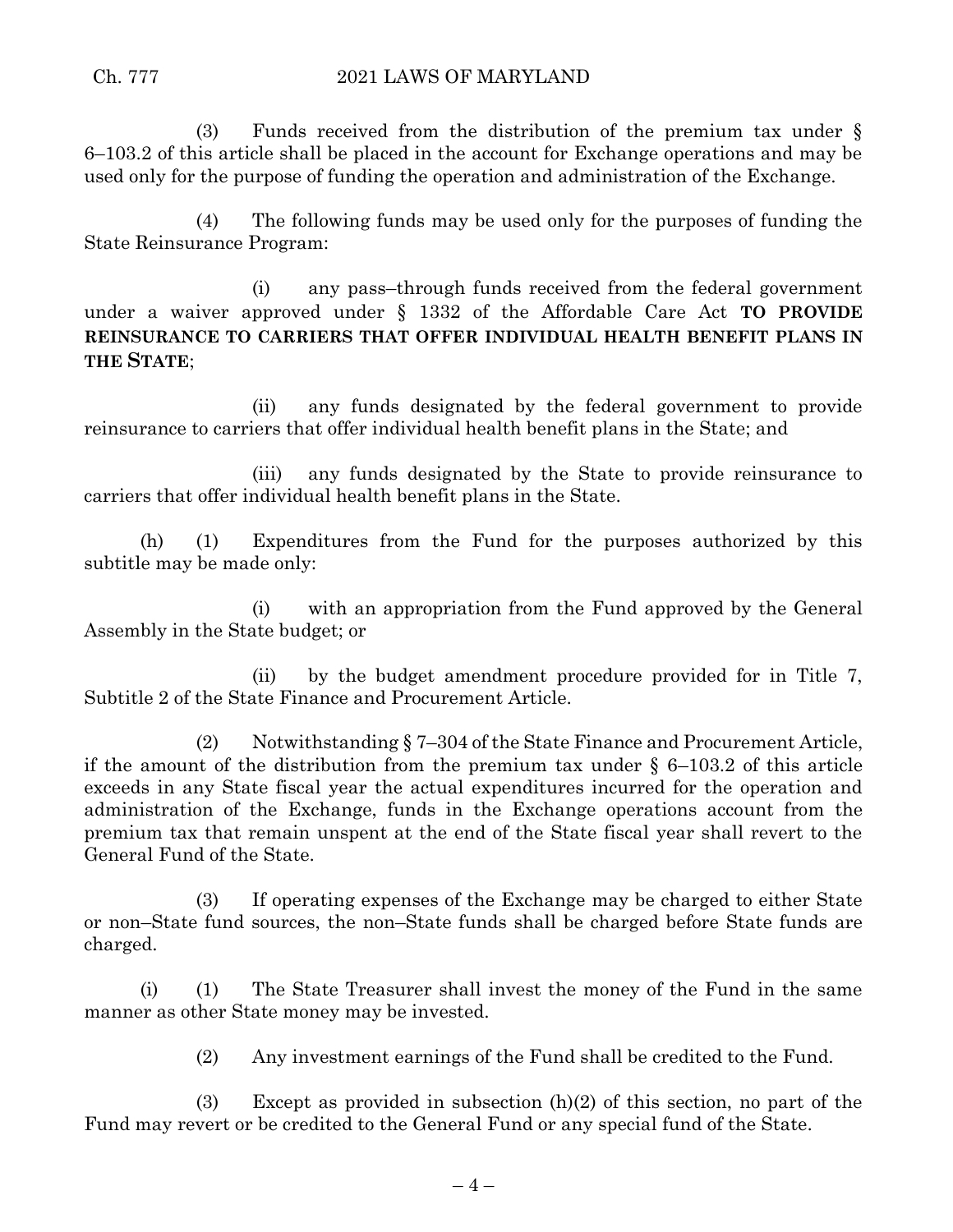(j) A debt or an obligation of the Fund is not a debt of the State or a pledge of credit of the State.

**31–122.**

**(A) IN THIS SECTION, "PILOT PROGRAM" MEANS THE STATE–BASED YOUNG ADULT HEALTH INSURANCE SUBSIDIES PILOT PROGRAM.**

**(B) THE EXCHANGE, IN CONSULTATION WITH THE COMMISSIONER AND AS APPROVED BY THE BOARD, SHALL ESTABLISH AND IMPLEMENT A STATE–BASED YOUNG ADULT HEALTH INSURANCE SUBSIDIES PILOT PROGRAM TO PROVIDE SUBSIDIES TO YOUNG ADULTS FOR THE PURCHASE OF HEALTH BENEFIT PLANS IN THE INDIVIDUAL HEALTH INSURANCE MARKET.**

**(C) THE PILOT PROGRAM REQUIRED UNDER THIS SECTION SHALL BE DESIGNED TO:**

**(1) REDUCE THE AMOUNT THAT YOUNG ADULTS PAY FOR HEALTH BENEFIT PLANS IN THE INDIVIDUAL HEALTH INSURANCE MARKET; AND** 

**(2) TARGET YOUNG ADULTS WHO ARE NOT DIRECTLY IMPACTED BY THE STATE REINSURANCE PROGRAM.**

**(D) (1) FOR CALENDAR YEARS 2022 AND 2023, THE EXCHANGE, IN CONSULTATION WITH THE COMMISSIONER AND AS APPROVED BY THE BOARD, SHALL ESTABLISH SUBSIDY ELIGIBILITY AND PAYMENT PARAMETERS FOR THE PILOT PROGRAM.**

**(2) IN DETERMINING THE SUBSIDY ELIGIBILITY AND PAYMENT PARAMETERS REQUIRED UNDER PARAGRAPH (1) OF THIS SUBSECTION, THE EXCHANGE SHALL CONSIDER:**

**(I) YOUNG ADULTS AT LEAST 18 YEARS OLD AND UNDER THE AGE OF 41 YEARS; AND**

**(II) INCOME GROUPS BETWEEN 133% AND 140% 400% OF THE FEDERAL POVERTY LEVEL.**

**(E) IN SUBJECT TO AVAILABLE FUNDS, IN EACH OF FISCAL YEARS 2022 THROUGH 2024, THE GOVERNOR SHALL EXCHANGE MAY DESIGNATE FUNDS FROM THE FUND TO BE USED FOR THE PILOT PROGRAM SO THAT \$10,000,000 NOT MORE THAN \$20,000,000 IN ANNUAL SUBSIDIES MAY BE PROVIDED TO YOUNG ADULTS WHO MEET THE SUBSIDY ELIGIBILITY AND PAYMENT PARAMETERS ESTABLISHED UNDER SUBSECTION (D) OF THIS SECTION IN CALENDAR YEARS 2022 AND 2023.**